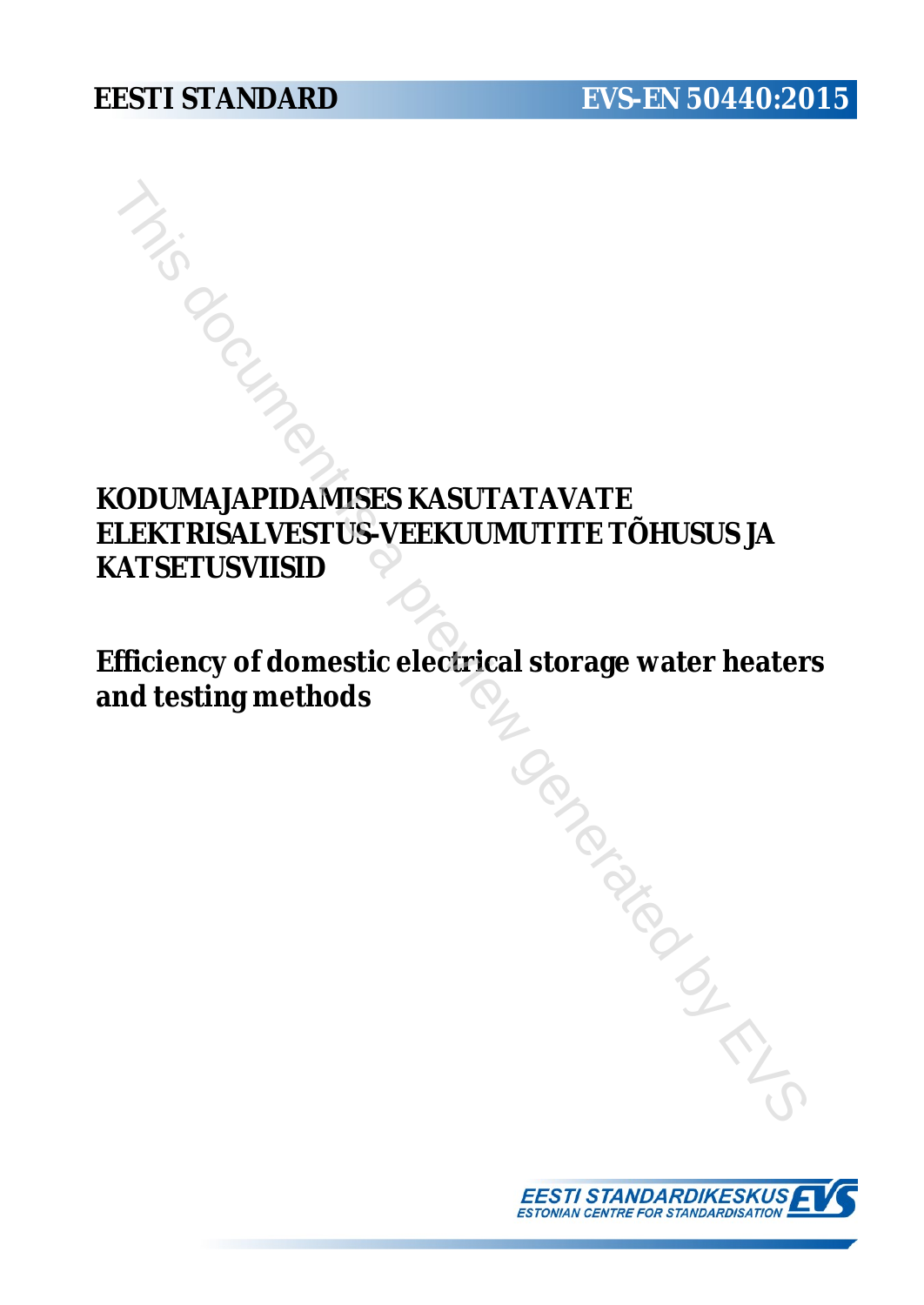## **EESTI STANDARDI EESSÕNA NATIONAL FOREWORD**

|                                                                                                                                                                                                                        | See Eesti standard EVS-EN 50440:2015 sisaldab This Estonian<br>teksti.            | standard<br>EVS-EN<br>50440:2015<br>Euroopa standardi EN 50440:2015 ingliskeelset consists of the English text of the European<br>standard EN 50440:2015.                                                                                                             |  |  |  |                                                                 |
|------------------------------------------------------------------------------------------------------------------------------------------------------------------------------------------------------------------------|-----------------------------------------------------------------------------------|-----------------------------------------------------------------------------------------------------------------------------------------------------------------------------------------------------------------------------------------------------------------------|--|--|--|-----------------------------------------------------------------|
| sellekohase<br>Standard<br>on jõustunud<br>avaldamisega EVS Teatajas<br>Euroopa<br>standardi rahvuslikele<br>liikmetele<br>kättesaadavaks 27.11.2015.                                                                  |                                                                                   | teate This standard has been endorsed<br>with a<br>notification published in the official bulletin of the<br>Estonian Centre for Standardisation.<br>Euroopa standardimisorganisatsioonid on teinud   Date of Availability of the European standard is<br>27.11.2015. |  |  |  |                                                                 |
|                                                                                                                                                                                                                        |                                                                                   |                                                                                                                                                                                                                                                                       |  |  |  | Standard<br>kättesaadav<br>Eesti  <br>on<br>Standardikeskusest. |
| Tagasisidet standardi sisu kohta on võimalik edastada, kasutades EVS-i veebilehel asuvat tagasiside<br>vormi või saates e-kirja meiliaadressile <u>standardiosakond@evs.ee</u> .<br>ICS 91.140.65                      |                                                                                   |                                                                                                                                                                                                                                                                       |  |  |  |                                                                 |
|                                                                                                                                                                                                                        |                                                                                   |                                                                                                                                                                                                                                                                       |  |  |  |                                                                 |
|                                                                                                                                                                                                                        | Standardite reprodutseerimise ja levitamise õigus kuulub Eesti Standardikeskusele |                                                                                                                                                                                                                                                                       |  |  |  |                                                                 |
| Andmete paljundamine, taastekitamine, kopeerimine, salvestamine elektroonsesse süsteemi või edastamine ükskõik millises<br>vormis või millisel teel ilma Eesti Standardikeskuse kirjaliku loata on keelatud.           |                                                                                   |                                                                                                                                                                                                                                                                       |  |  |  |                                                                 |
| Kui Teil on küsimusi standardite autorikaitse kohta, võtke palun ühendust Eesti Standardikeskusega:<br>Aru 10, 10317 Tallinn, Eesti; koduleht www.evs.ee; telefon 605 5050; e-post info@evs.ee                         |                                                                                   |                                                                                                                                                                                                                                                                       |  |  |  |                                                                 |
| The right to reproduce and distribute standards belongs to the Estonian Centre for Standardisation                                                                                                                     |                                                                                   |                                                                                                                                                                                                                                                                       |  |  |  |                                                                 |
| No part of this publication may be reproduced or utilized in any form or by any means, electronic or mechanical, including<br>ohotocopying, without a written permission from the Estonian Centre for Standardisation. |                                                                                   |                                                                                                                                                                                                                                                                       |  |  |  |                                                                 |
| If you have any questions about copyright, please contact Estonian Centre for Standardisation:                                                                                                                         |                                                                                   |                                                                                                                                                                                                                                                                       |  |  |  |                                                                 |
|                                                                                                                                                                                                                        |                                                                                   |                                                                                                                                                                                                                                                                       |  |  |  |                                                                 |

### ICS 91.140.65

Aru 10, 10317 Tallinn, Estonia; homepage [www.evs.ee](http://www.evs.ee/); phone +372 605 5050; e-mail info@evs.ee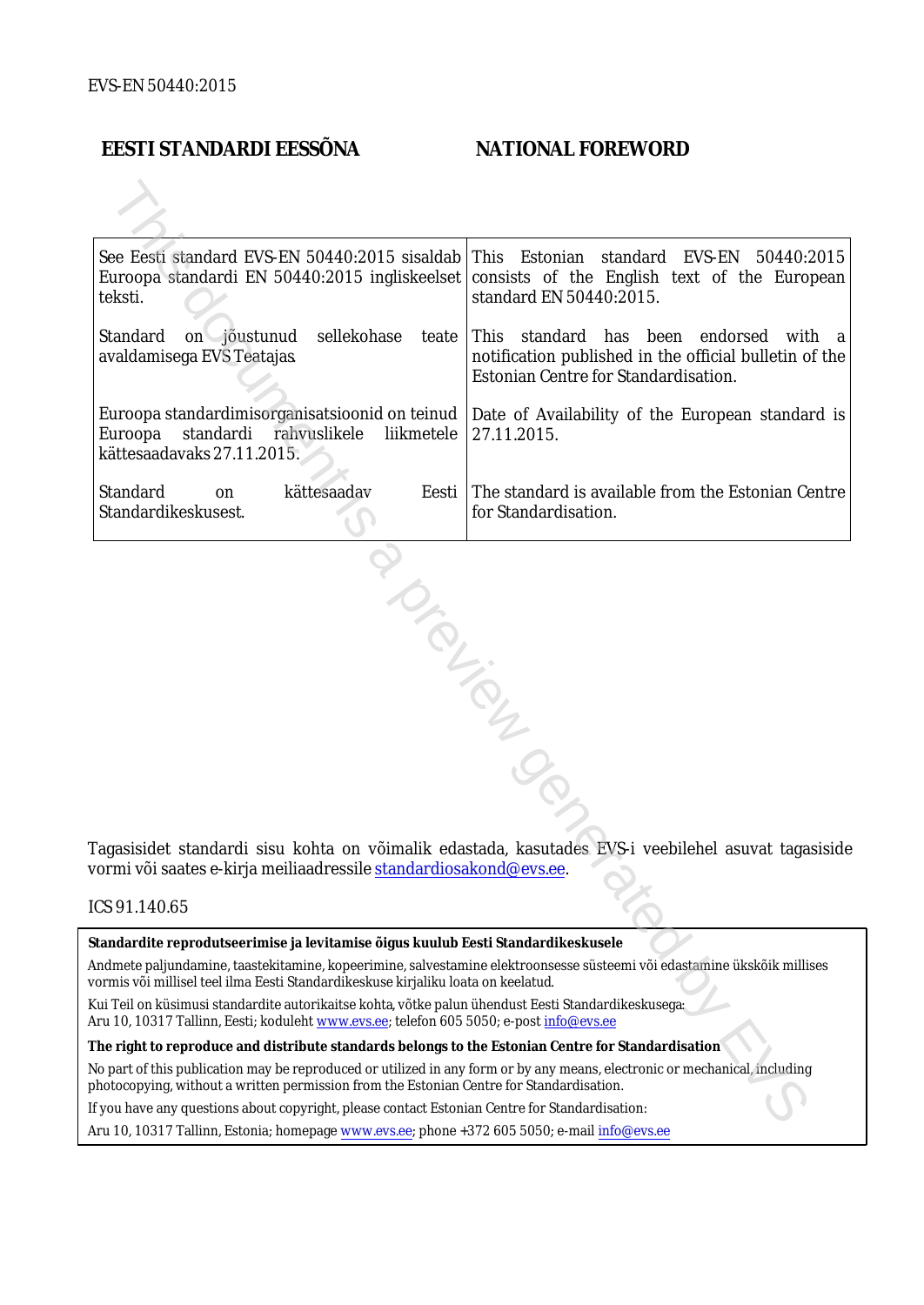# EUROPEAN STANDARD NORME EUROPÉENNE EUROPÄISCHE NORM

# **EN 50440**

November 2015

ICS 91.140.65

English Version

# Efficiency of domestic electrical storage water heaters and testing methods

Efficacité des chauffe-eau électriques à accumulation et méthodes associées

 Effizienz von elektrischen Warmwasserspeichern für den Hausgebrauch

This European Standard was approved by CENELEC on 2015-10-05. CENELEC members are bound to comply with the CEN/CENELEC Internal Regulations which stipulate the conditions for giving this European Standard the status of a national standard without any alteration.

Up-to-date lists and bibliographical references concerning such national standards may be obtained on application to the CEN-CENELEC Management Centre or to any CENELEC member.

This European Standard exists in three official versions (English, French, German). A version in any other language made by translation under the responsibility of a CENELEC member into its own language and notified to the CEN-CENELEC Management Centre has the same status as the official versions.

CENELEC members are the national electrotechnical committees of Austria, Belgium, Bulgaria, Croatia, Cyprus, the Czech Republic, Denmark, Estonia, Finland, Former Yugoslav Republic of Macedonia, France, Germany, Greece, Hungary, Iceland, Ireland, Italy, Latvia, Lithuania, Luxembourg, Malta, the Netherlands, Norway, Poland, Portugal, Romania, Slovakia, Slovenia, Spain, Sweden, Switzerland, Turkey and the United Kingdom.



European Committee for Electrotechnical Standardization Comité Européen de Normalisation Electrotechnique Europäisches Komitee für Elektrotechnische Normung January Contractor

**CEN-CENELEC Management Centre: Avenue Marnix 17, B-1000 Brussels** 

© 2015 CENELEC All rights of exploitation in any form and by any means reserved worldwide for CENELEC Members.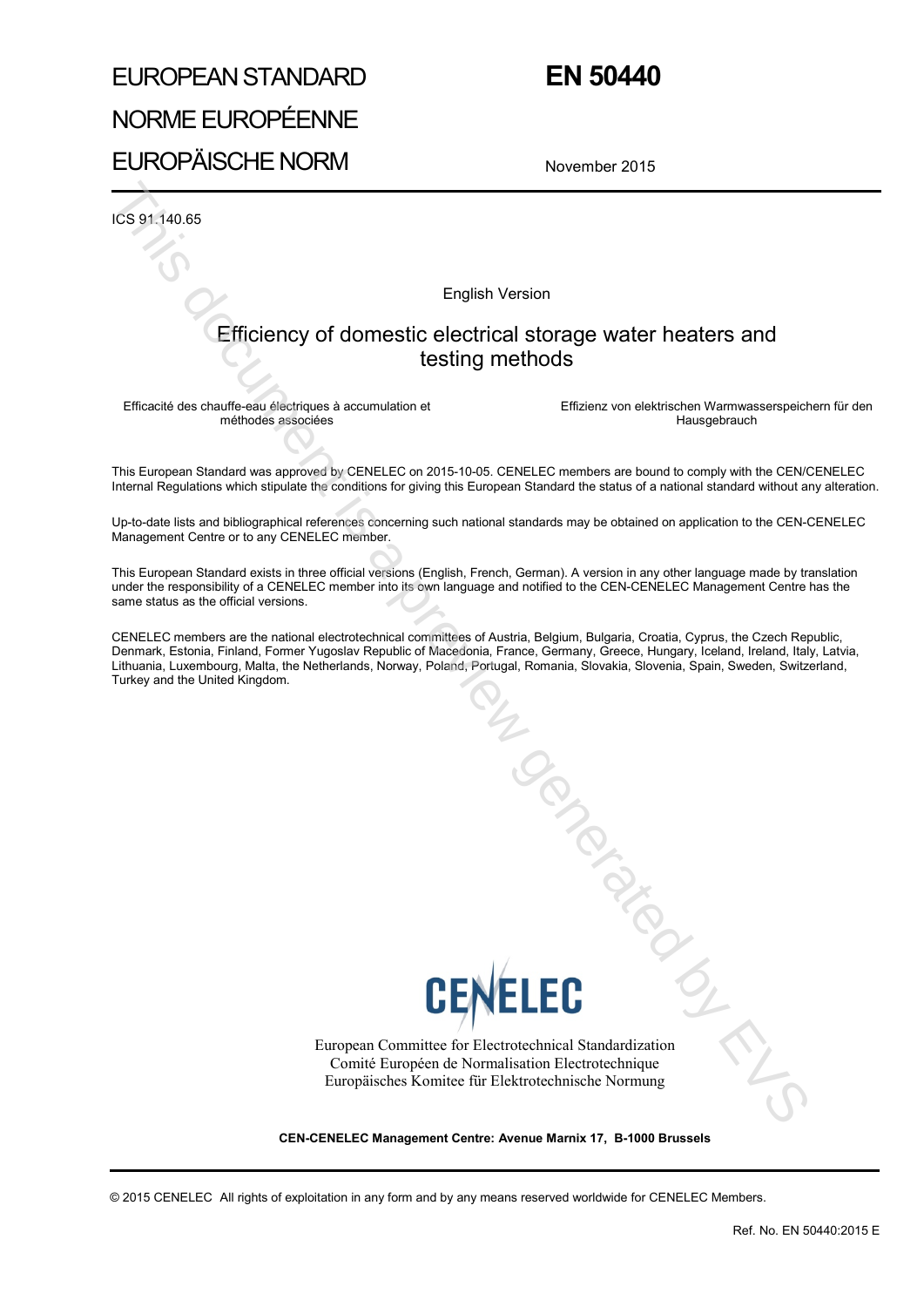### **Content**

| 1 <sup>1</sup> |                                                                                     |
|----------------|-------------------------------------------------------------------------------------|
| $\mathbf{2}$   |                                                                                     |
| 3              |                                                                                     |
| 4              |                                                                                     |
| 5              |                                                                                     |
| 6              |                                                                                     |
| $\overline{7}$ |                                                                                     |
| 8              |                                                                                     |
| 9              |                                                                                     |
| 10             |                                                                                     |
|                | Annex A (normative) Calculation of the specific energy efficiency and of the Annual |
|                |                                                                                     |
|                |                                                                                     |
|                |                                                                                     |

Management Co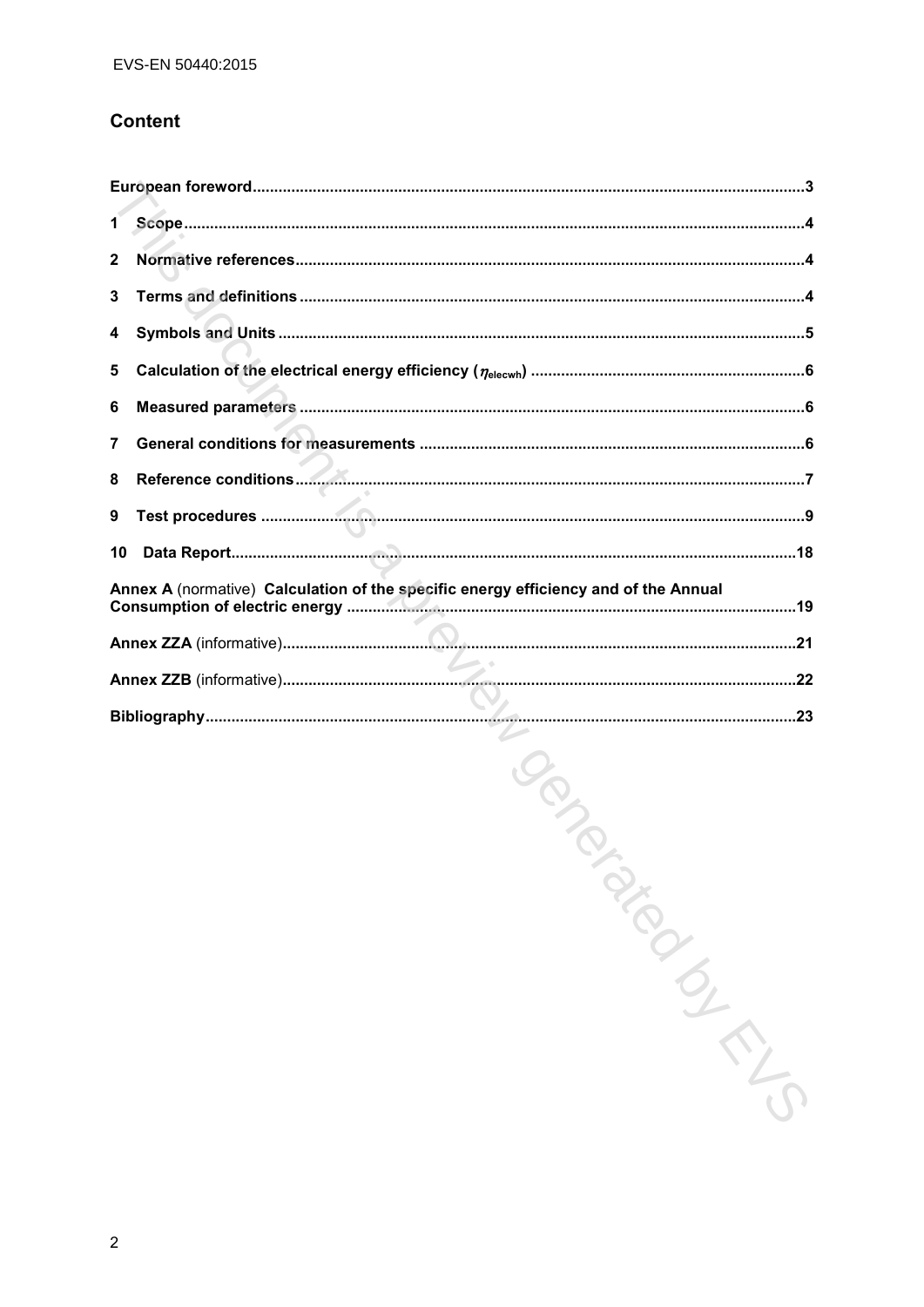### **European foreword**

This document (EN 50440:2015) has been prepared by CLC/TC 59X "Performance of household and similar electrical appliances".

The following dates are fixed:

| $\bullet$ | latest date by which this document has<br>to be implemented at national level by<br>publication of an identical national<br>standard or by endorsement | (dop) | 2016-10-05                                                                                                                                                                                                  |
|-----------|--------------------------------------------------------------------------------------------------------------------------------------------------------|-------|-------------------------------------------------------------------------------------------------------------------------------------------------------------------------------------------------------------|
| $\bullet$ | latest date by which the national<br>standards conflicting with this<br>document have to be withdrawn                                                  | (dow) | 2018-10-05                                                                                                                                                                                                  |
|           |                                                                                                                                                        |       |                                                                                                                                                                                                             |
|           | patent rights.                                                                                                                                         |       | Attention is drawn to the possibility that some of the elements of this document may be the subject of<br>patent rights. CENELEC [and/or CEN] shall not be held responsible for identifying any or all such |
|           |                                                                                                                                                        |       | This document has been prepared under a mandate given to CENELEC by the European Commission<br>and the European Free Trade Association, and supports essential requirements of EU Directive(s).             |
|           | parts of this document.                                                                                                                                |       | For the relationship with EU Directives see informative Annexes ZZA and ZZB, which are integral<br>JOUTES                                                                                                   |
|           |                                                                                                                                                        |       |                                                                                                                                                                                                             |
|           |                                                                                                                                                        |       |                                                                                                                                                                                                             |
|           |                                                                                                                                                        |       |                                                                                                                                                                                                             |
|           |                                                                                                                                                        |       |                                                                                                                                                                                                             |
|           |                                                                                                                                                        |       |                                                                                                                                                                                                             |
|           |                                                                                                                                                        |       |                                                                                                                                                                                                             |
|           |                                                                                                                                                        |       |                                                                                                                                                                                                             |
|           |                                                                                                                                                        |       |                                                                                                                                                                                                             |
|           |                                                                                                                                                        |       |                                                                                                                                                                                                             |
|           |                                                                                                                                                        |       |                                                                                                                                                                                                             |
|           |                                                                                                                                                        |       |                                                                                                                                                                                                             |
|           |                                                                                                                                                        |       |                                                                                                                                                                                                             |
|           |                                                                                                                                                        |       |                                                                                                                                                                                                             |
|           |                                                                                                                                                        |       |                                                                                                                                                                                                             |
|           |                                                                                                                                                        |       |                                                                                                                                                                                                             |
|           |                                                                                                                                                        |       |                                                                                                                                                                                                             |
|           |                                                                                                                                                        |       |                                                                                                                                                                                                             |
|           |                                                                                                                                                        |       |                                                                                                                                                                                                             |
|           |                                                                                                                                                        |       |                                                                                                                                                                                                             |
|           |                                                                                                                                                        |       |                                                                                                                                                                                                             |
|           |                                                                                                                                                        |       |                                                                                                                                                                                                             |
|           |                                                                                                                                                        |       |                                                                                                                                                                                                             |
|           |                                                                                                                                                        |       |                                                                                                                                                                                                             |
|           |                                                                                                                                                        |       |                                                                                                                                                                                                             |
|           |                                                                                                                                                        |       |                                                                                                                                                                                                             |
|           |                                                                                                                                                        |       |                                                                                                                                                                                                             |
|           |                                                                                                                                                        |       |                                                                                                                                                                                                             |